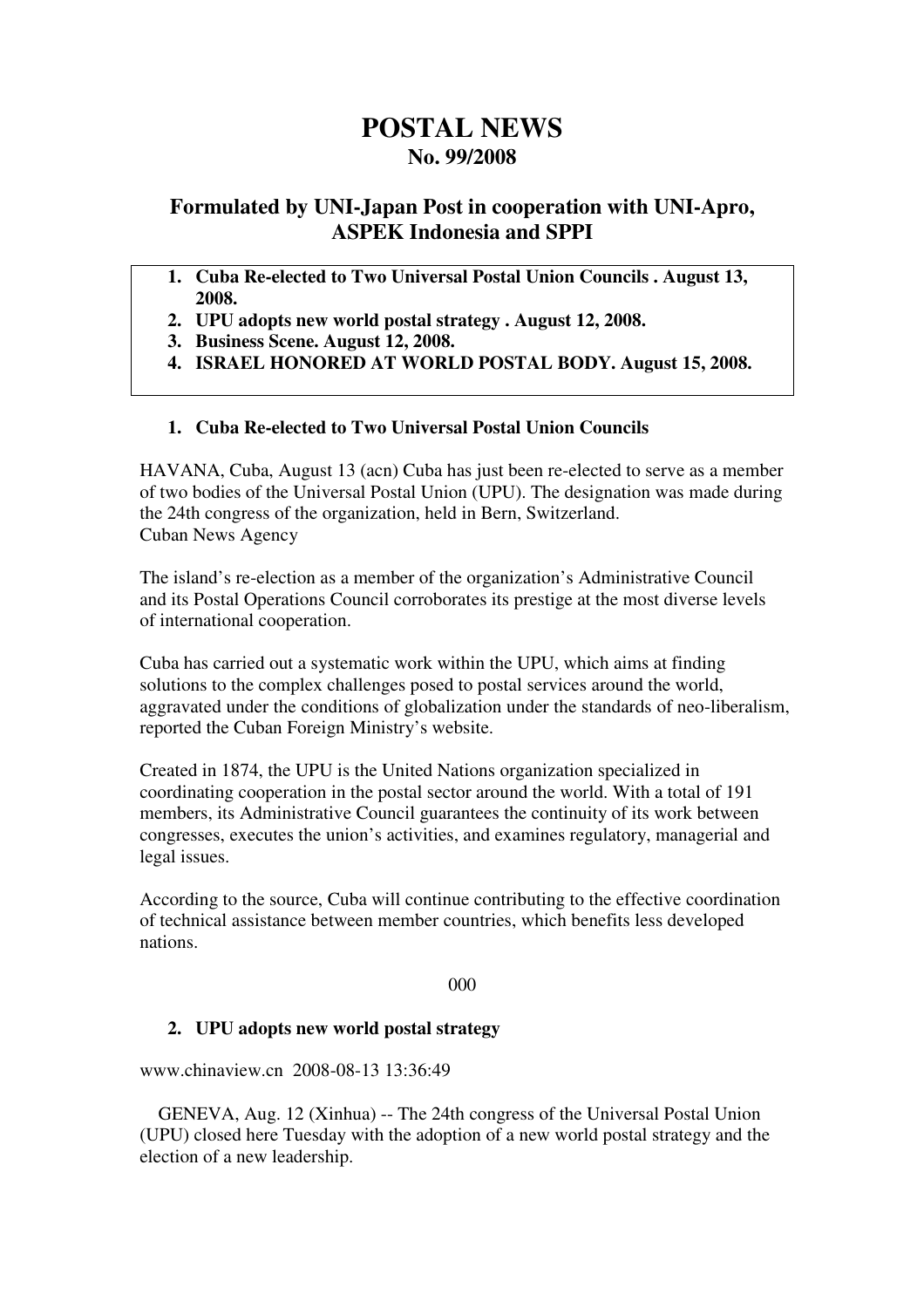The strategy focuses on modernizing global postal services at all levels, whether in terms of institutional reform or quality ofservice improvement, postal security and universal postal service,or raising awareness of the impact of postal services on the environment and climate change, according to a UPU press release.

 The congress also adopted the new Postal Payment Service Agreement, which is expected to enable postal operators to move more quickly towards offering faster, more secure and more accessible electronic money transfer services to unbanked populations in regions that are poorly served by formal money transfer networks.

 Edouard Dayan was re-elected director-general of the UPU. His deputy, Huang Guozhong, from China, was likewise re-elected.

 The quadrennial UPU event brought together over 2,500 representatives from 179 of the UPU's total 191 members.

 Established in 1874 and headquartered in Switzerland's Berne, the UPU is a specialized UN agency that coordinates postal policies between members and hence the worldwide postal system. Editor: Yao

000

Aug 12, 2008 16:05 | Updated Aug 12, 2008 16:30

### **3. Business Scene**

#### By GREER FAY CASHMAN

IT HAS not been ascertained whether there was a gremlin in the works or whether a typographical error was made by a copy editor, but either way, Yitz Raab, the financial officer of KCPS & Company, a Tel Aviv based investment, management and private equity firm was most disconcerted to read that only 8 per cent of the funds it manages is foreign money. The correct percentage is 80%, which indicates just how big a difference a zero can make.

KCPS wasted little time in contacting the reporter who had interviewed him. The reporter who had in fact quoted him correctly and was not responsible for the error, had thought to relax on Friday, but had been roused from sleep because of the missing zero, and had spent the weekend brooding about it.

KCPS which has been able to attract a number of investment professionals, immigrants and returning Israelis from top-tier international investment firms is encouraging the Treasury and the Israel Tax Authority to enforce tax incentives to attract talent from the finance world to Israel .

In the interview that he gave to the Post last week, Raab said that it was a good time to bring back Israelis and encourage aliyah of top-tier finance professionals and investment managers, especially at time when finance professionals were being laid off work in other parts of the world. Raab added that the firm was getting 5 to 10 calls a week from finance professionals overseas looking to come to Israel on a permanent basis.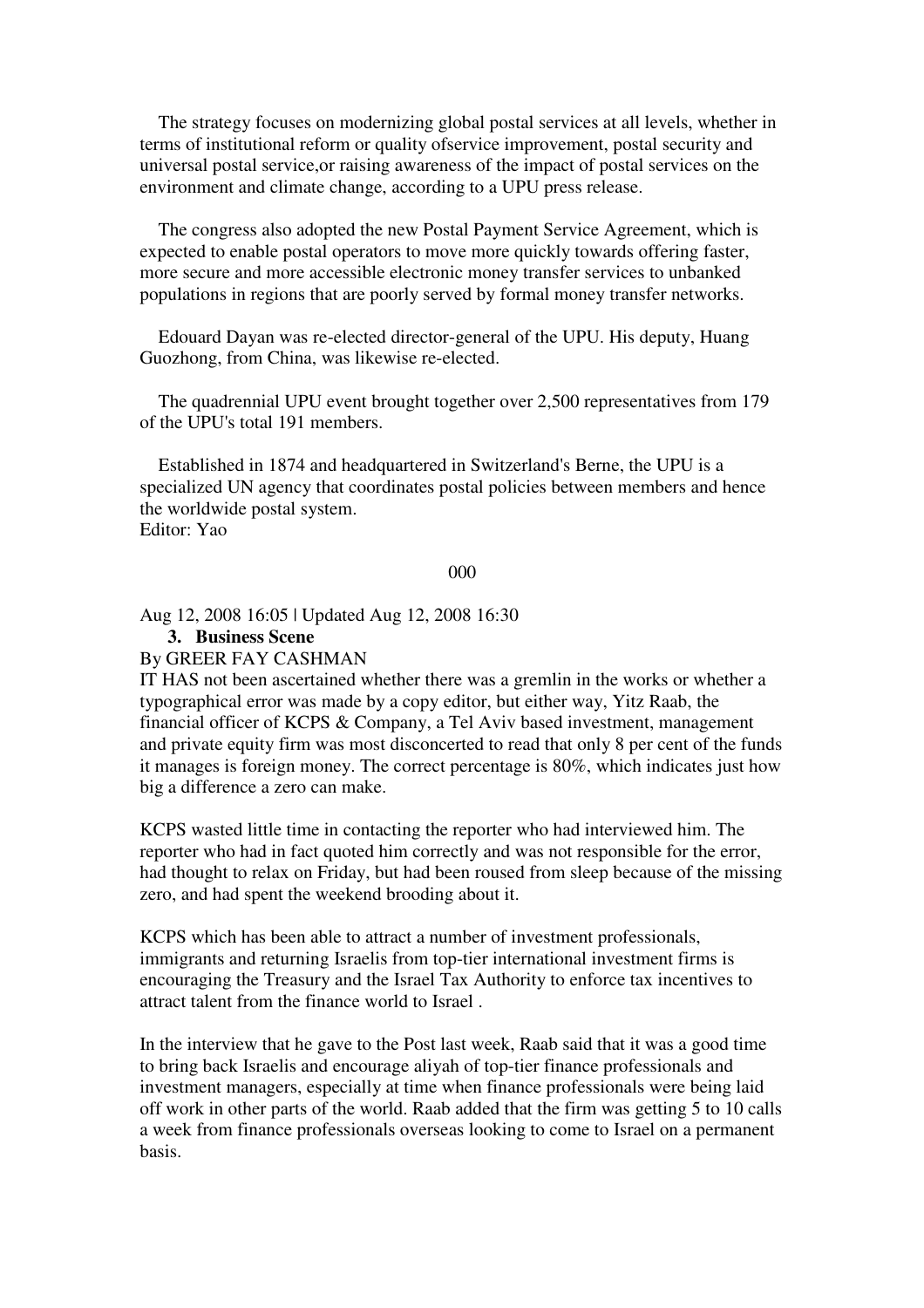CORPORATE RESPONSIBILITY for the communities in which they are headquartered or for the weaker sectors of society has increasingly become a hallmark of major Israeli companies, several of which have more than one project to which they make monetary or hands on contributions or both.

One such example is Office Depot, which inter alia supports Aleh Israel 's largest network of residential facilities for children with severe physical and cognitive disabilities and Haim, another non-profit organization that cares for children with cancer. But Israel, perhaps more than most other countries is a place in which people with disabilities are encouraged to focus more on their abilities and to keep setting new challenges for themselves to prove their untapped potential.

Thus the youngsters of these two organizations - or at least some of them - are capable of making stick pins and cards which can be sold to help pay for their treatment and the maintenance of their facilities. But somebody has to sell these items, which is exactly what Office Depot CEO Nissim Memo did when he visited the Office Depot branch in the Dan Design Center . Office Depot owes its success in part to the community, and must therefore return something to the community, said Memo.

"It is a privilege to help a special child," he said, adding that Office Depot branches throughout the country were committed to helping Aleh and Haim. Before leaving the branch in the Dan Design Center, Memo purchased several pins and cards for which he paid from his own pocket.

CHANCES ARE high that if you're buying an apartment in one of the residential projects being built by leading Israeli construction companies such as A. Dori, Malibu, Africa Israel, Kardin or Rassco, that your kitchen has been manufactured and designed by Regba. Israel's veteran producer of kitchens of all shapes and sizes, has signed a NIS 10 million contract to supply high quality kitchens in residential projects of the above mentioned companies all over Israel.

KUPAT HOLIM Meuhedet has chosen eminent cardiologist Professor Yehuda Adler to manage its Misgav Ladach hospital in Jerusalem. According to Meuhedet directorgeneral Shmuel Mualem, Adler's achievements as a talented physician and an efficient administrator make him the ideal person to transform Misgav Ladach into one of the leading hospitals in the capital. Adler, 45, married and the father of three also serves as the secretary of the heart rehabilitation division of the Israel Association of Cardiologists.

HOD HASHARON-based Net Post is on the verge of signing a contract with a Romanian distributor who will bring the company's services to the attention of thousands of Romanian business enterprises and help to boost the company's income to approximately NIS 8m. per year. Established in 1998, Net Post specializes in computerized multi-faceted sales point programs, and is jointly owned by Avi Kaminsky and Hagai Bar, who have recently expanded the company's presence in Romania through its entry into pharmacies and Pharm stores.

In Israel it counts SuperPharm among its clients along with mini markets, super markets, major tourist sites, restaurants and fast food outlets. All in all it covers some 4,000 sales points in Israel and its market strategy is now directed at Europe .